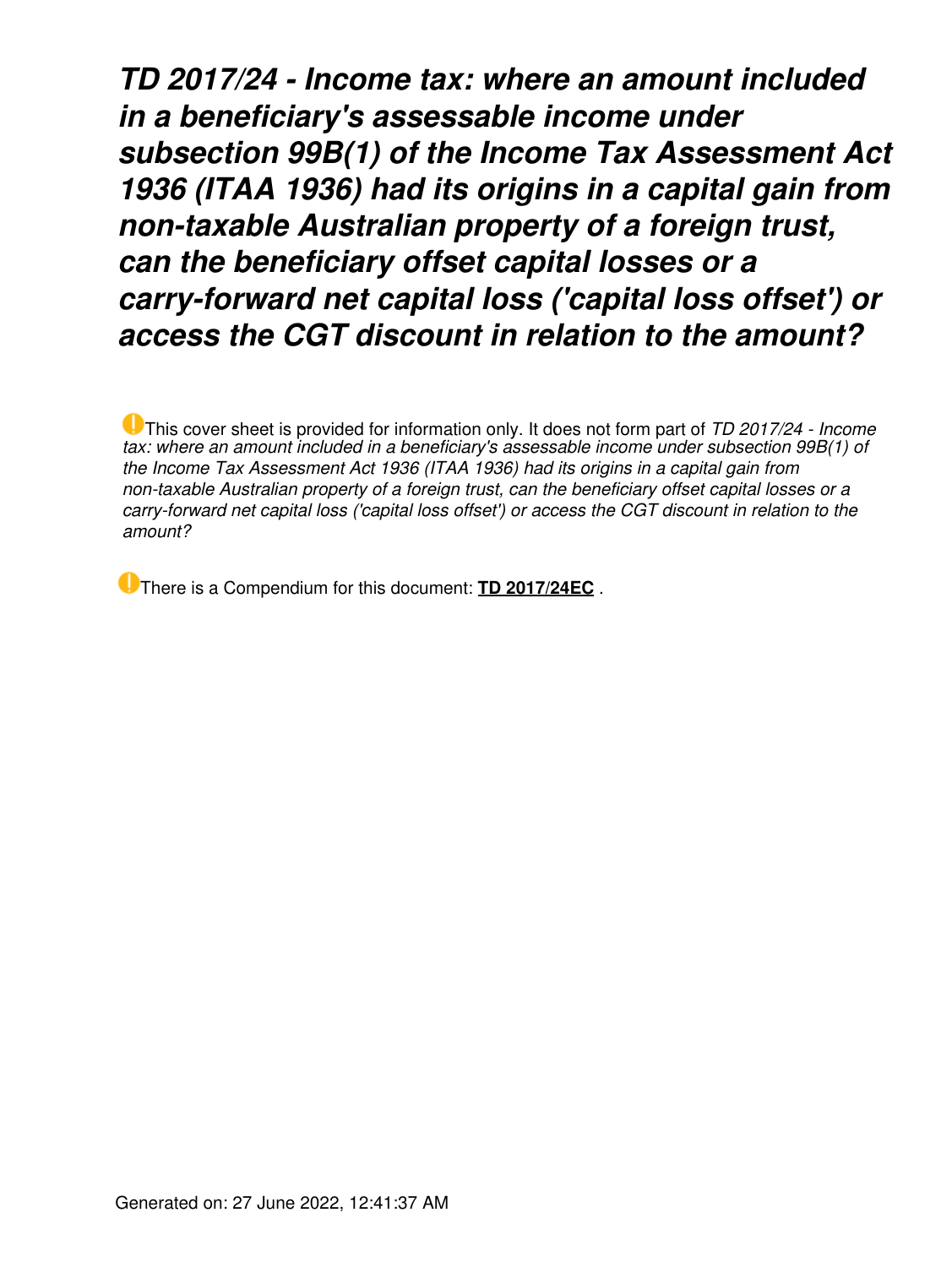

Australian Government **Australian Taxation Office** 

Taxation Determination **TD 2017/24** 

Page status: **legally binding** Page 1 of 8

### Taxation Determination

Income tax: where an amount included in a beneficiary's assessable income under subsection 99B(1) of the *Income Tax Assessment Act 1936* (ITAA 1936) had its origins in a capital gain from non-taxable Australian property of a foreign trust, can the beneficiary offset capital losses or a carry-forward net capital loss ('capital loss offset') or access the CGT discount in relation to the amount?

#### $\bf{0}$ **This publication provides you with the following level of protection:**

This publication (excluding appendixes) is a public ruling for the purposes of the *Taxation Administration Act 1953*.

A public ruling is an expression of the Commissioner's opinion about the way in which a relevant provision applies, or would apply, to entities generally or to a class of entities in relation to a particular scheme or a class of schemes.

If you rely on this ruling, the Commissioner must apply the law to you in the way set out in the ruling (unless the Commissioner is satisfied that the ruling is incorrect and disadvantages you, in which case the law may be applied to you in a way that is more favourable for you – provided the Commissioner is not prevented from doing so by a time limit imposed by the law). You will be protected from having to pay any underpaid tax, penalty or interest in respect of the matters covered by this ruling if it turns out that it does not correctly state how the relevant provision applies to you.

### **Ruling**

1. No. The amount included in the beneficiary's assessable income under subsection  $99B(1)^{1}$  is not treated as a capital gain for capital loss offset or CGT discount purposes.

 1 All references are to the *Income Tax Assessment Act 1936* (ITAA 1936) unless otherwise indicated.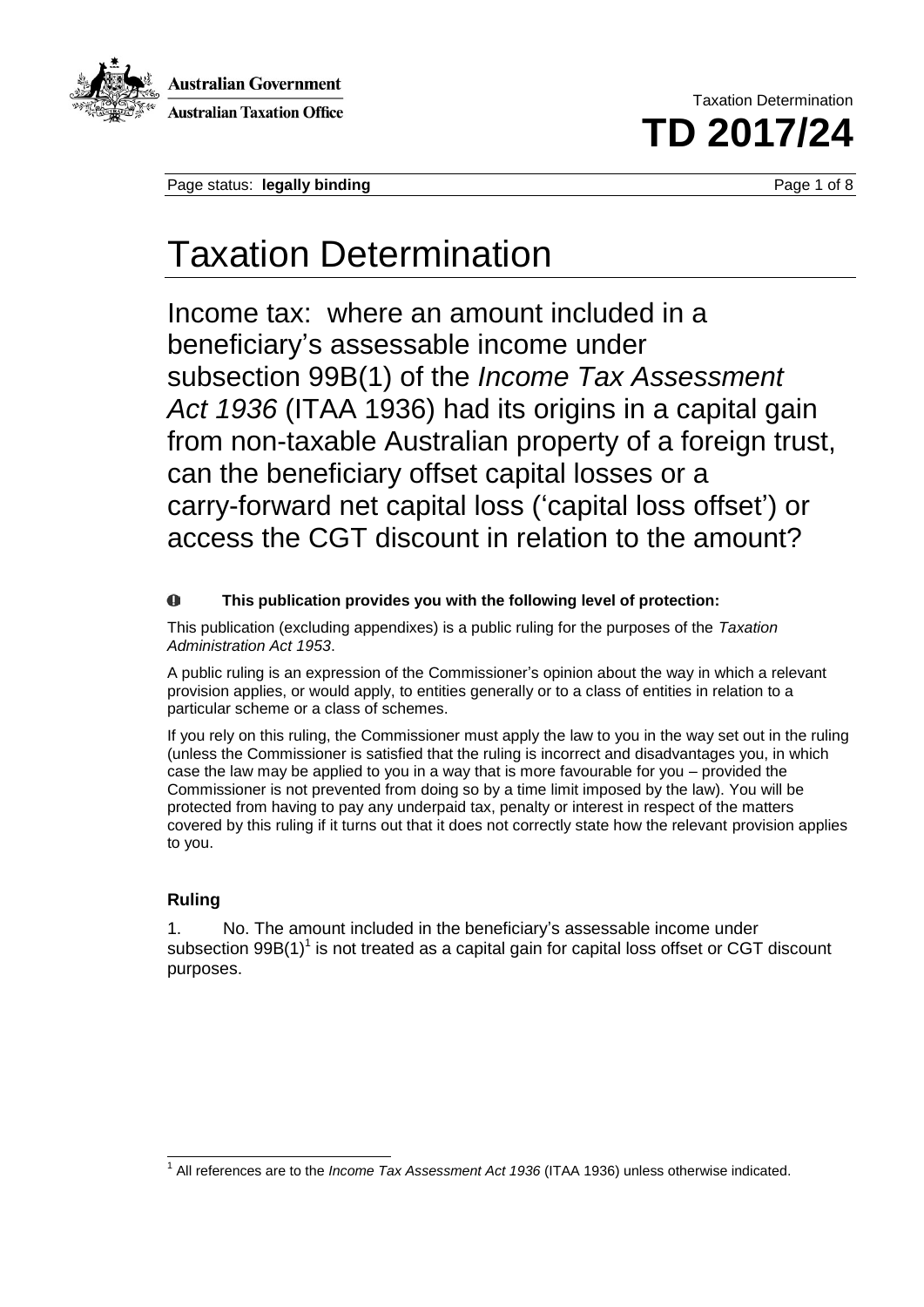## **TD 2017/24**

#### *Example*

*2. The trustee of a foreign trust for CGT purposes<sup>2</sup> sells shares in an Australian public company that it had owned for five years. The shares are not taxable Australian property.<sup>3</sup>*

*3. The trustee makes \$50,000 capital gains from the share sale but these are not relevant in calculating the trust's net income.* 

*4. The trustee distributes an amount attributable to the capital gains to Erin, a resident of Australia. Erin has a \$40,000 net capital loss that she has carried forward.* 

5. *Erin must include the entire \$50,000 in her assessable income under section 99B. She cannot reduce the amount by her net capital loss or by the CGT discount.*

#### **Date of effect**

6. This Determination applies to years of income commencing both before and after 13 December 2017. However, this Determination will not apply to taxpayers to the extent that it conflicts with the terms of a settlement of a dispute agreed to before the date of issue of this Determination (see paragraphs 75 and 76 of Taxation Ruling TR 2006/10). However see paragraph 29 of this Determination which sets out the Commissioner's compliance approach.

**Commissioner of Taxation** 13 December 2017

 2 A foreign trust for CGT purposes is defined in subsection 995-1(1) of the *Income Tax Assessment Act 1997* (ITAA 1997) as a trust that is not a resident trust for CGT purposes. A resident trust for CGT purposes is also defined in subsection 995-1(1) of the ITAA 1997.

 $3$  Taxable Australian property is defined in section 855-15 of the ITAA 1997.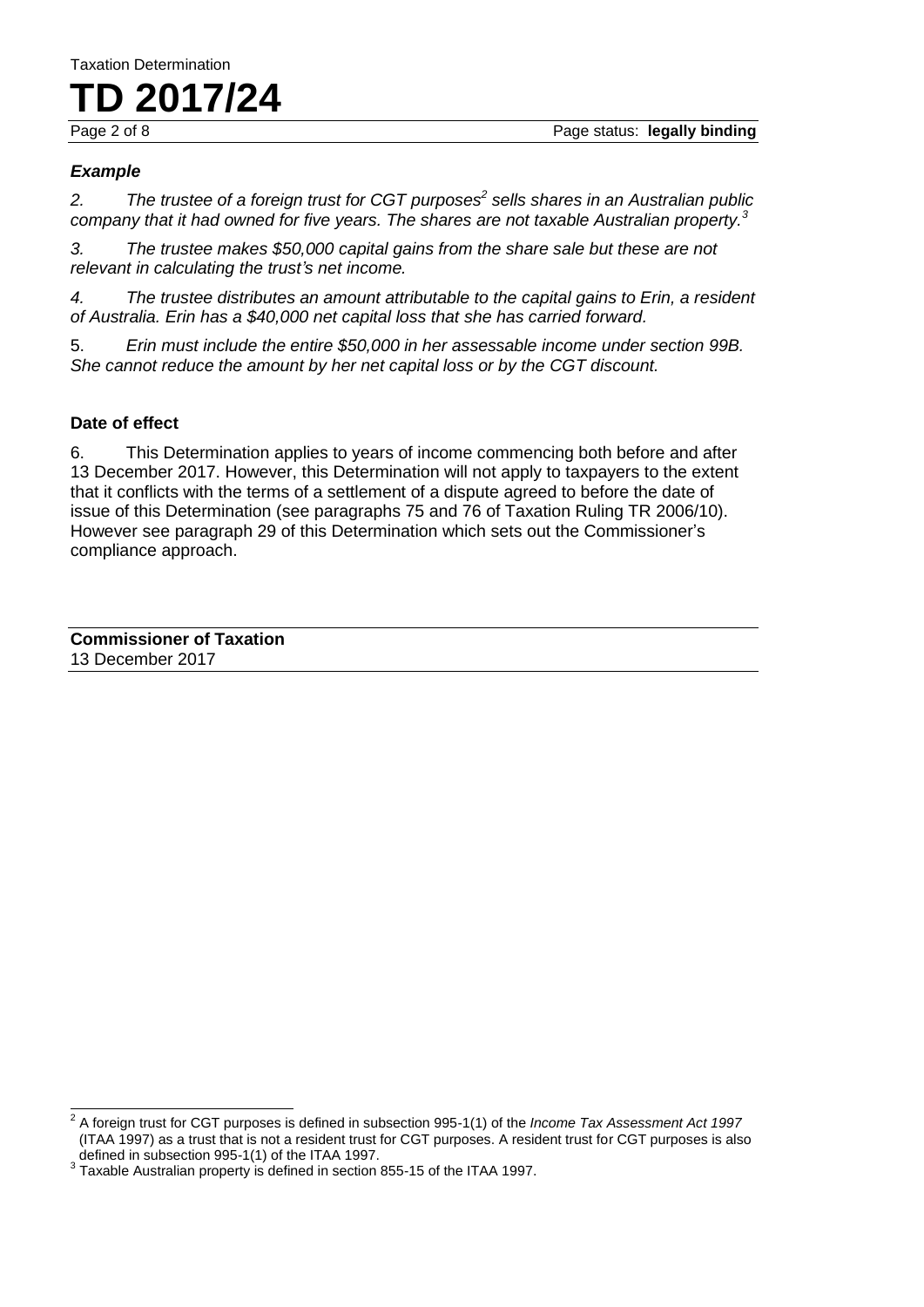Taxation Determination

Page status: **not legally binding Page 3 of 8 Page 3 of 8** 

# **TD 2017/24**

### **Appendix 1 – Explanation**

*This Appendix is provided as information to help you understand how the*  0 *Commissioner's view has been reached. It does not form part of the binding public ruling.* 

#### **Treatment of trust capital gains**

7. The trustee of a foreign trust for CGT purposes does not include in the net income of the trust<sup>4</sup> a capital gain from a CGT event happening to a CGT asset which is not taxable Australian property.<sup>5</sup> Further, the amount is not treated as a capital gain of the trust's beneficiaries and no additional amounts are included in the assessable income of the trustee under Subdivision 115-C of the ITAA 1997.<sup>6</sup>

8. Depending on the terms of the particular trust deed (and the trustee's actions pursuant to it), the amount attributable to the gain may be treated as income or corpus of the trust for trust law purposes.

#### **Section 99B**

9. An amount attributable to the capital gain may nonetheless be assessable to the beneficiary under subsection 99B(1).<sup>7</sup>

10. Subject to subsection 99B(2), subsection 99B(1) requires a beneficiary to include in their assessable income an amount of trust property that is paid to, or applied for their benefit, provided the beneficiary was resident at any time during the income year in which the payment or application was made.<sup>8</sup>

11. The amount made assessable by subsection 99B(1) does not have the character of a capital gain for Australian tax purposes, nor is there any linkage between subsection 99B(1) and Subdivision 115-C of the ITAA 1997.

12. Subsection 99B(2) excludes certain amounts from the scope of subsection 99B(1). Most relevantly:

- paragraph 99B(2)(a) excludes an amount representing corpus of the trust estate, except to the extent to which it is attributable to amounts derived by the trust estate that, if they had been derived by 'a taxpayer being a resident', would have been included in the assessable income of that taxpayer for a year of income, and
- paragraph 99B(2)(b) excludes an amount that, if it had been derived by a taxpayer being a resident, would not have been included in the assessable income of that taxpayer of a year of income.

 4 As defined in subsection 95(1).

<sup>&</sup>lt;sup>5</sup> See Taxation Determination TD 2017/23 *Income tax: does the residency assumption in subsection 95(1) of the Income Tax Assessment Act 1936 (ITAA 1936) apply for the purpose of section 855-10 of the Income Tax Assessment Act 1997 (ITAA 1997), which disregards certain capital gains of a trust which is a foreign trust for CGT purposes?*

 $6$  See subsection 115-210(1) of the ITAA 1997.

 $<sup>7</sup>$  If amounts are included in the assessable income of a beneficiary under section 99B, that beneficiary may</sup> also be liable to pay interest under section 102AAM.

<sup>&</sup>lt;sup>8</sup> Section 99C contains rules for determining whether an amount has been paid or applied for the benefit of a beneficiary for the purposes of section 99B.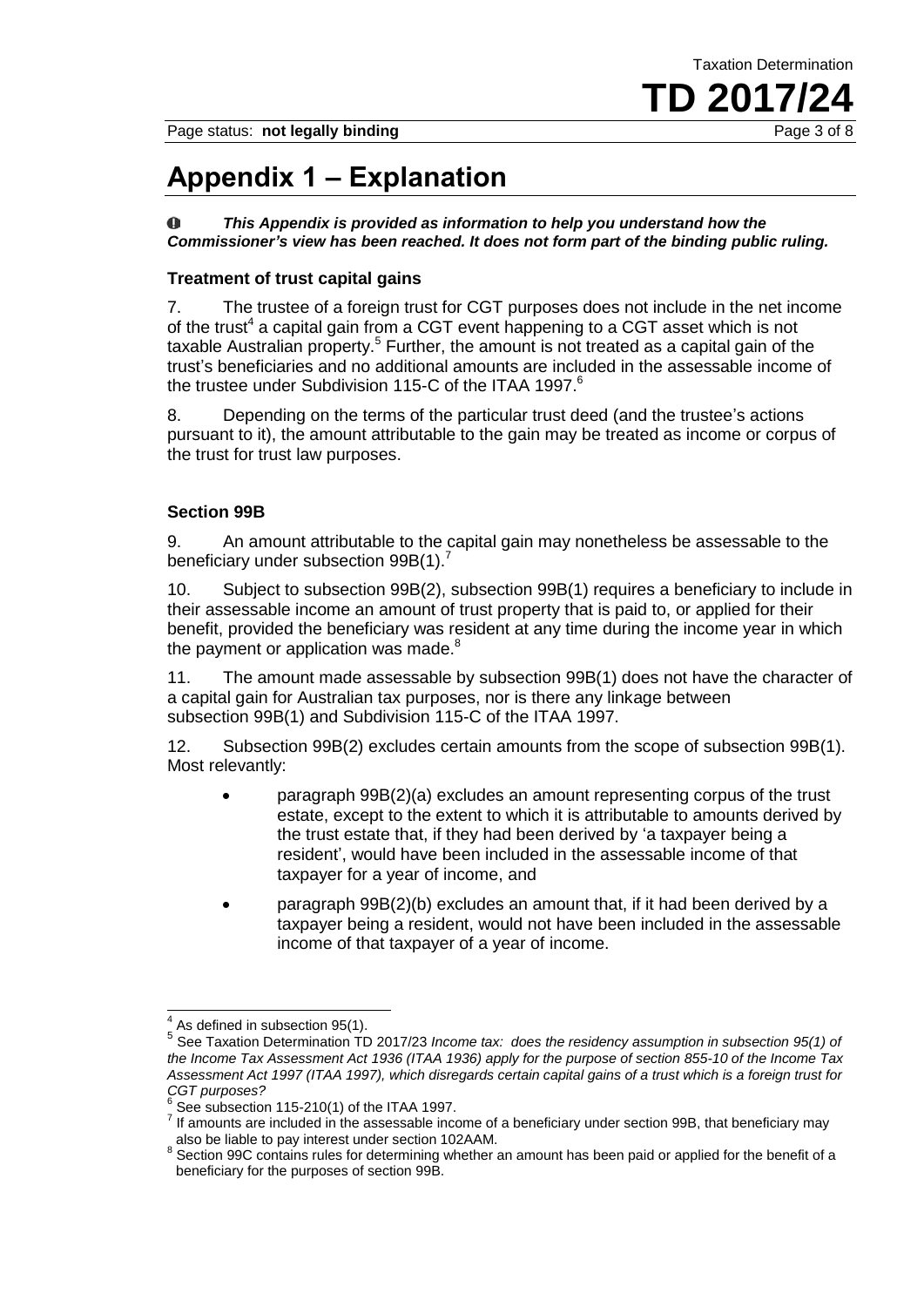### **TD 2017/24**

#### **Hypothetical taxpayer – Commissioner's view**

13. Paragraphs 99B(2)(a) and 99B(2)(b) posit a 'hypothetical taxpayer' who is a resident, but do not otherwise specify characteristics of that taxpayer. In the Commissioner's view, it cannot be assumed that this hypothetical taxpayer has other characteristics; for example, that it is an entity eligible for the CGT discount.

14. Paragraph 99B(2)(a) refers to an amount derived by 'the trust estate', but then hypothesises a scenario in which that amount was derived by 'a taxpayer being a resident'. It is evident from this language that the hypothetical taxpayer is not the trustee of the trust, but an entirely separate, fictional entity. There is support for this approach in *Howard v.*  Federal Commissioner of Taxation<sup>9</sup> where the Full Federal Court observed that the 'hypothesis posited is that the amount received by the [Esparto] trust estate was derived by a resident taxpayer', which was relevantly different from the actual characteristics of that trust and its trustee.<sup>10</sup>

15. Moreover, paragraph 99B(2)(b) identifies the hypothetical taxpayer without reference to any trustee.

16. Both paragraphs 99B(2)(a) and 99B(2)(b) employ the indefinite article 'a' to identify a non-specific taxpayer deriving the amount in a non-specific year of income. This indicates that the hypothesis in these provisions is concerned with resident taxpayers generally, rather than a particular trustee or beneficiary. Nor do those paragraphs refer to any particular category of taxpayer.

17. A similar issue arose in *Union Fidelity Trustee Company of Australia Limited v. Federal Commissioner of Taxation.*<sup>11</sup> In that case the High Court considered the 'taxpayer' hypotheses arising under the then section 99 and section 95 (net income definition) which did not specify a further hypothesis of Australian residence. Barwick CJ and Kitto J (with whom Windeyer J agreed) were both disinclined to have regard to the 'actual' residence status of the trustee preferring instead to have regard to only that which had been hypothesised (a taxpayer):

For the purpose of this abstraction or computation the only fact which is relevantly known is that the trustee, as a taxpayer, has derived the income. The residence of the trustees, or of any one of them, if there be more than one cannot afford a reason for varying the net amount of the income of the trust estate according to the accident of the trustee's residence in the year of tax. Its irrelevance is emphasised when the possibility of diverse residences of several trustees is contemplated.<sup>12</sup>

18. Although the statutory context is somewhat different, the approach taken in this matter is considered to inform the appropriate approach to be taken in the context of section 99B.

19. If the position were otherwise, section 99B would effectively enable corporate beneficiaries to benefit from the CGT discount, contrary to the intention of Subdivisions 115-A and 115-C of the ITAA 1997. Under such an approach, a resident company would obtain a greater benefit investing through a foreign trust, or a chain of trusts including a foreign trust, than if it had invested in the underlying asset through a resident trust.

20. It follows that an amount which is included in assessable income under section 99B cannot be reduced by a capital loss offset or the CGT discount.

<sup>————————————————————&</sup>lt;br><sup>9</sup> [2012] FCAFC 149.

<sup>&</sup>lt;sup>10</sup> See *Howard v. Federal Commissioner of Taxation* [2012] FCAFC 149 at [37], see also [41] and [42].

<sup>11</sup> (1969) 119 CLR 177.

 $12$  (1969) 119 CLR 177, Barwick CJ at 181.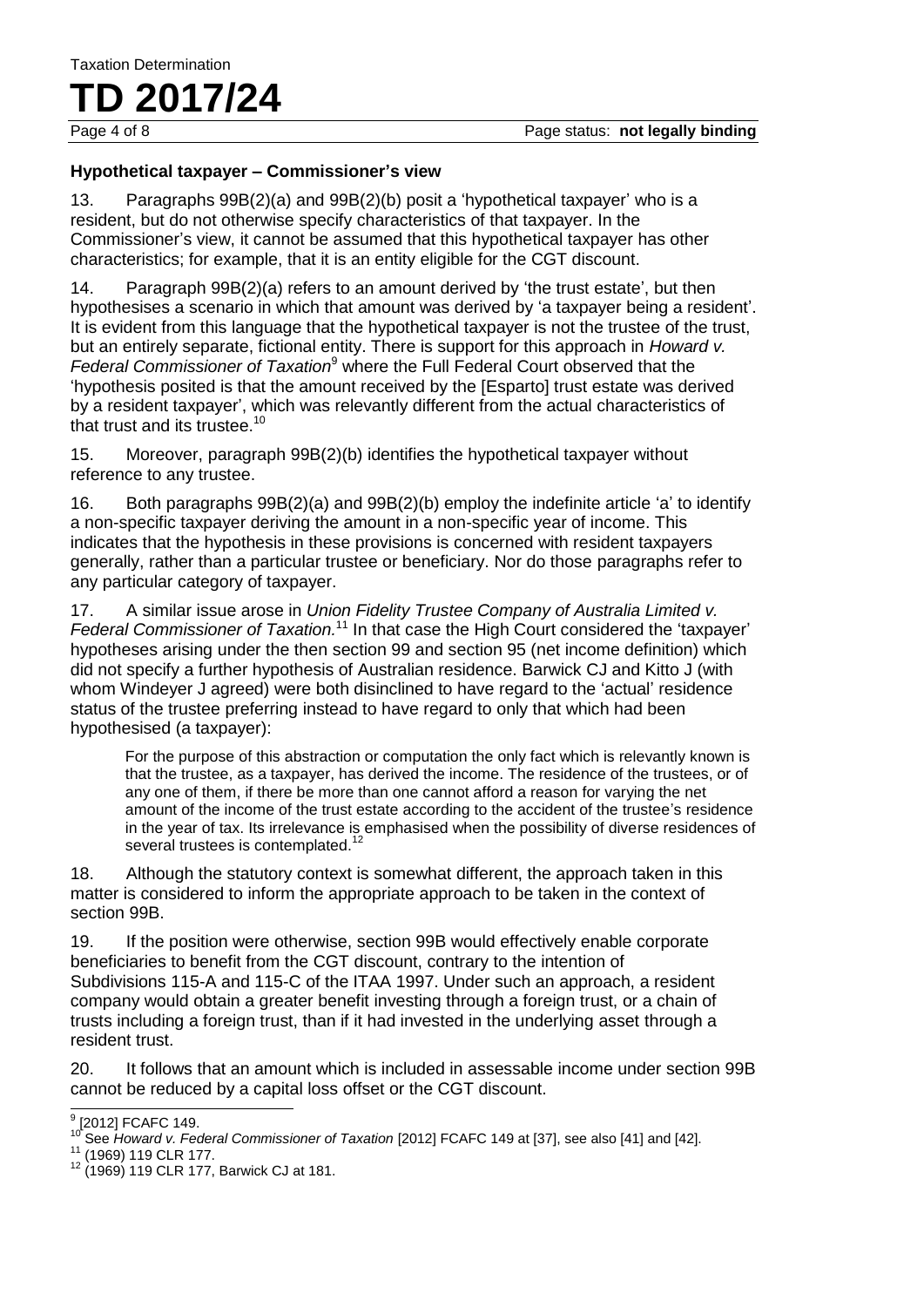

Page status: **not legally binding** Page 5 of 8

21. However, section 99B will not bring to tax amounts attributable to capital gains that would be disregarded by any resident taxpayer, for example, gains from life insurance policies under section 118-300 of the ITAA 1997.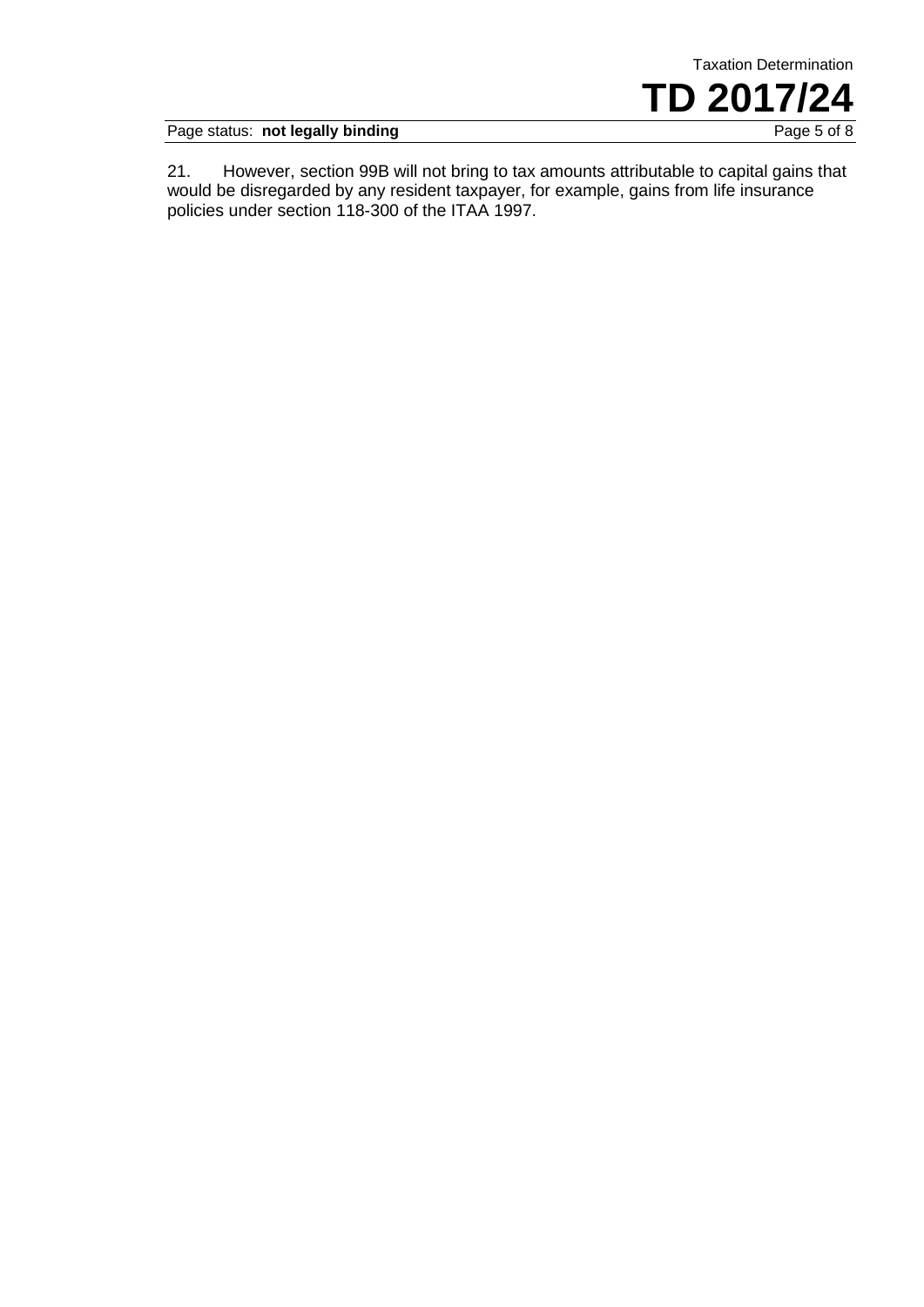Page 6 of 8 Page status: **not legally binding**

### **Appendix 2 – Alternative views**

0 *This Appendix sets out alternative views and explains why they are not supported by the Commissioner. It does not form part of the binding public ruling.* 

#### **Hypothetical taxpayer – alternative view 1**

22. An alternative view to the Commissioner's is that the distributing entity's status as a trust is relevant to the hypothetical taxpayer test. On this view, the amount made assessable by subsection 99B(1) would not include an amount attributable to the CGT discount.

23. Under this view, the hypothetical taxpayer is an assumed resident with the characteristics of a trustee. Support for this view might be drawn from the fact that paragraph 99B(2)(a) adopts the perspective of a trustee in identifying an amount which represents corpus of the trust or is attributable to income derived by the trust.<sup>13</sup>

24. The Commissioner does not agree with this view, for the reasons set out in paragraphs 14 to 20 of this Determination. This view is not considered to have sufficient regard to the language in paragraph 99B(2)(a), which distinguishes between the trust estate in question and 'a taxpayer' which is assumed to be a resident.

#### **Hypothetical taxpayer – alternative view 2**

25. A further alternative view to the Commissioner's is that the beneficiary's status is relevant to the hypothetical taxpayer test.

26. In support of this view, it is argued that subsection 99B(2) is specific in its reference to the amounts to be included in assessable income. Further, it is argued that a hypothetical taxpayer should be taken to have some characteristics which are relevant to determine tax outcomes, and that the most logical characteristics to assign are those which apply to the actual taxpayer under consideration.

27. It is further argued that, under this alternative view, an amount made assessable by subsection 99B(1) would not be reduced by reference to the CGT discount in circumstances where, for example, the beneficiary was a company. It is said that this approach better reflects the policy that companies should not benefit from the CGT discount.

28. While this may be the result where a company is a direct beneficiary of a foreign trust, it would not be so where a company holds its interest in a foreign trust through an Australian trust. That is, on this approach, the trustee of the Australian trust would be the relevant hypothetical taxpayer and would be entitled to the CGT discount when working out the amount made assessable by section 99B to be included in its net income. If a corporate beneficiary was assessable on that part of the net income, there is nothing which would require it to gross-up the amount.

The Commissioner does not agree with this view for this reason, and the reasons outlined in paragraphs 14 to 20 of this Determination.

 $\overline{\phantom{a}}$ <sup>13</sup> See *Howard v. Federal Commissioner of Taxation* [2012] FCAFC 149 at [38].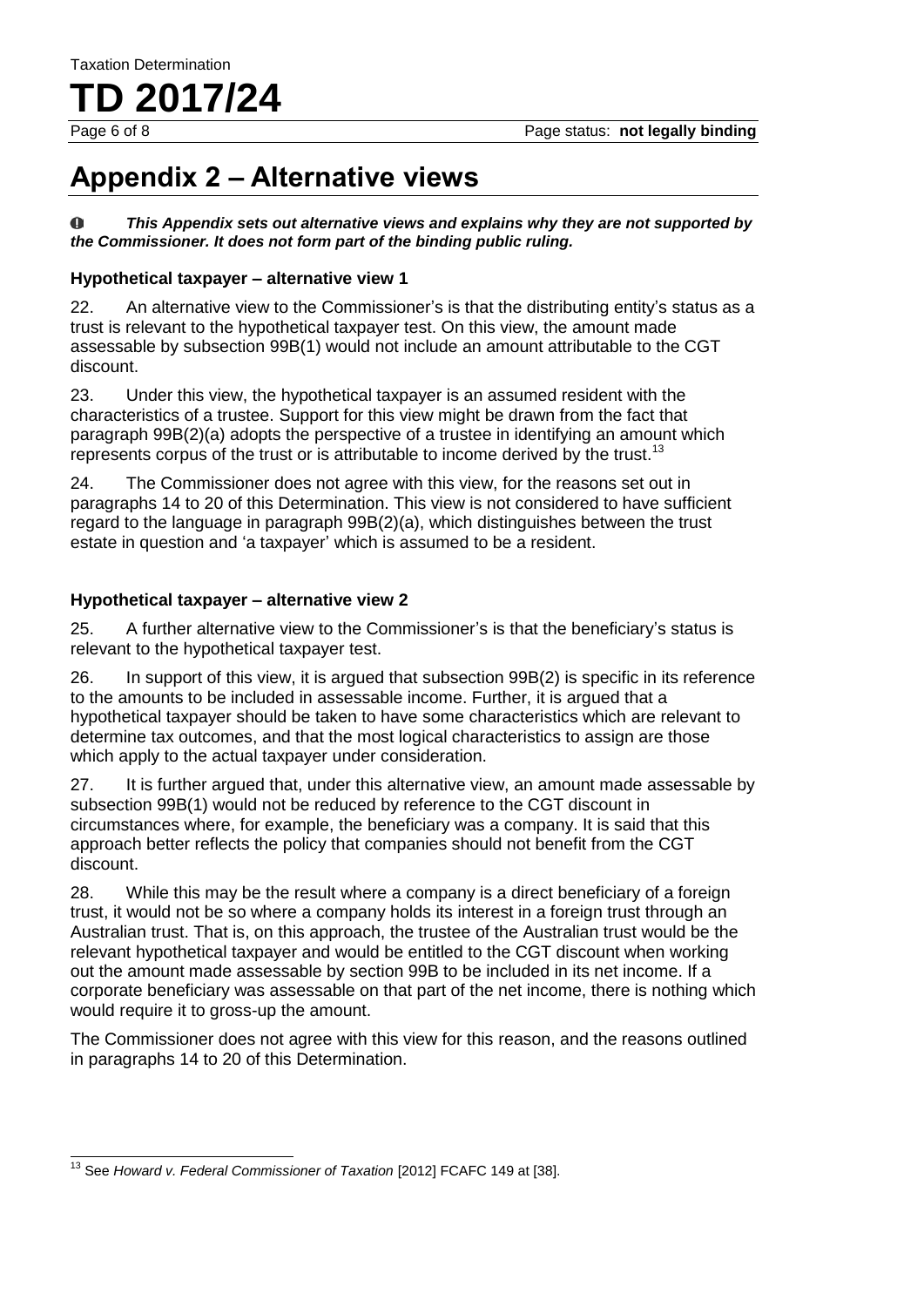Page status: **not legally binding Page 7 of 8 Page 7 of 8** 

### **Appendix 3 – Compliance approach**

 $\bf{0}$ *This Appendix sets out a practical administration approach to assist taxpayers in complying with relevant tax laws. Provided you follow the advice in this appendix in good faith and consistently with the ruling section, the Commissioner will administer the law in accordance with this approach.* 

29. The Commissioner will not devote compliance resources to enforce this view in relation to distributions received or already assessed in income years ending before the issue of this Determination. However, if the Commissioner is asked to amend an assessment, or required to state a view (for example in a private ruling or in submissions in a litigation matter), the Commissioner will act consistently with the views set out in this Determination.